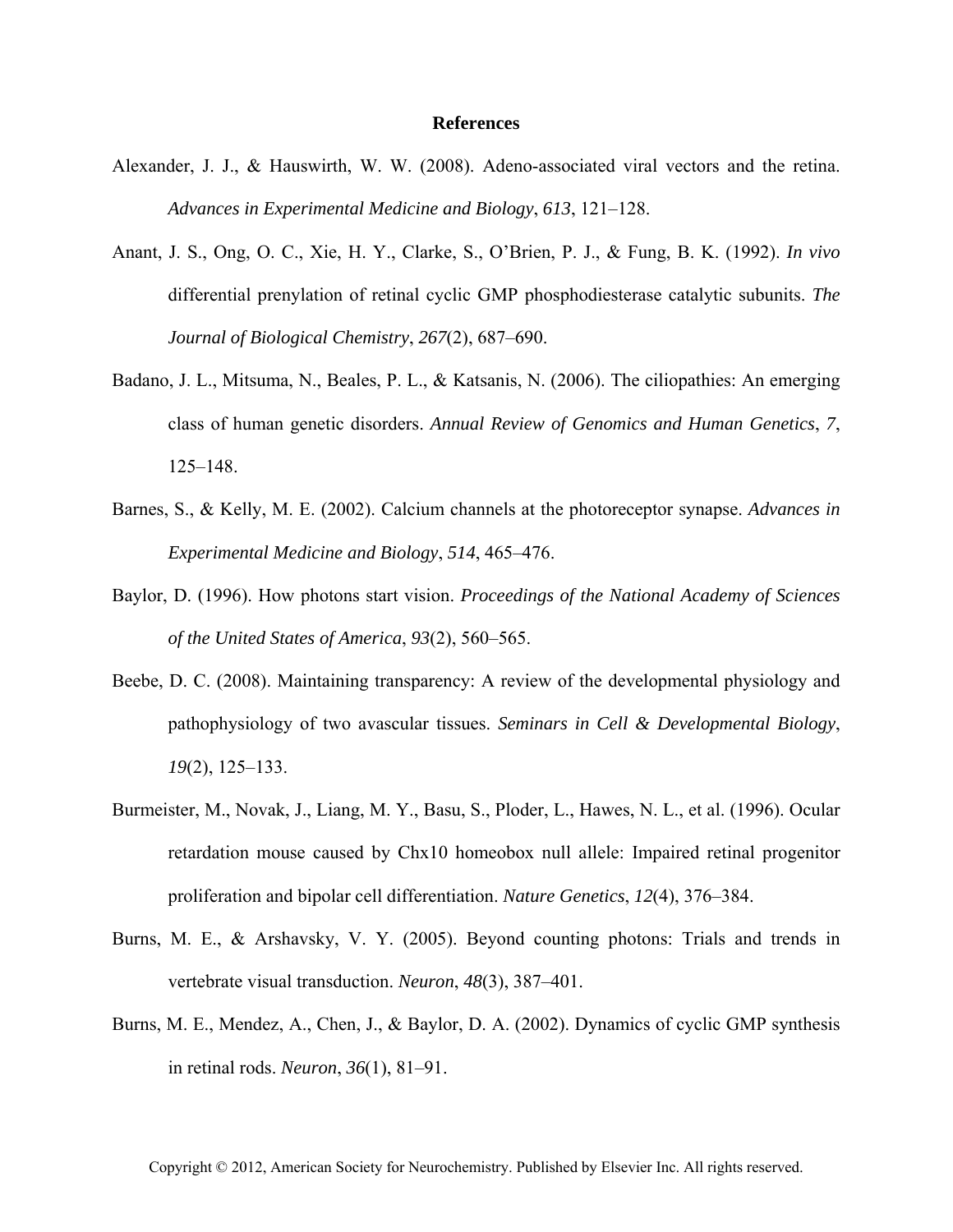- Chen, C. K., Burns, M. E., He, W., Wensel, T. G., Baylor, D. A., & Simon, M. I. (2000). Slowed recovery of rod photoresponse in mice lacking the GTPase accelerating protein RGS9-1. *Nature*, *403*(6769), 557–560.
- Chen, C. K., Eversole-Cire, P., Zhang, H., Mancino, V., Chen, Y. J., He, W., et al. (2003). Instability of GGL domain-containing RGS proteins in mice lacking the G protein betasubunit Gbeta5. *Proceedings of the National Academy of Sciences of the United States of America*, *100*(11), 6604–6609.
- Chen, C. K., Zhang, K., Church-Kopish, J., Huang, W., Zhang, H., Chen, Y. J., et al. (2001). Characterization of human GRK7 as a potential cone opsin kinase. *Molecular Vision [electronic resource]*, *7*, 305–313.
- Chen, S., Wang, Q. L., Nie, Z., Sun, H., Lennon, G., Copeland, N. G., et al. (1997). Crx, a novel Otx-like paired-homeodomain protein, binds to and transactivates photoreceptor cellspecific genes. *Neuron*, *19*(5), 1017–1030.
- Chen, Y., Stump, R. J., Lovicu, F. J., Shimono, A., & McAvoy, J. W. (2008). Wnt signaling is required for organization of the lens fiber cell cytoskeleton and development of lens three-dimensional architecture. *Developmental Biology*, *324*(1), 161–176.
- Cheng, H., Khanna, H., Oh, E. C., Hicks, D., Mitton, K. P., & Swaroop, A. (2004). Photoreceptor-specific nuclear receptor NR2E3 functions as a transcriptional activator in rod photoreceptors. *Human Molecular Genetics*, *13*(15), 1563–1575.
- Chow, R. L., & Lang, R. A. (2001). Early eye development in vertebrates. *Annual Review of Cell and Developmental Biology*, *17*, 255–296.
- Cowan, C. W., Fariss, R. N., Sokal, I., Palczewski, K., & Wensel, T. G. (1998). High expression levels in cones of RGS9, the predominant GTPase accelerating protein of rods.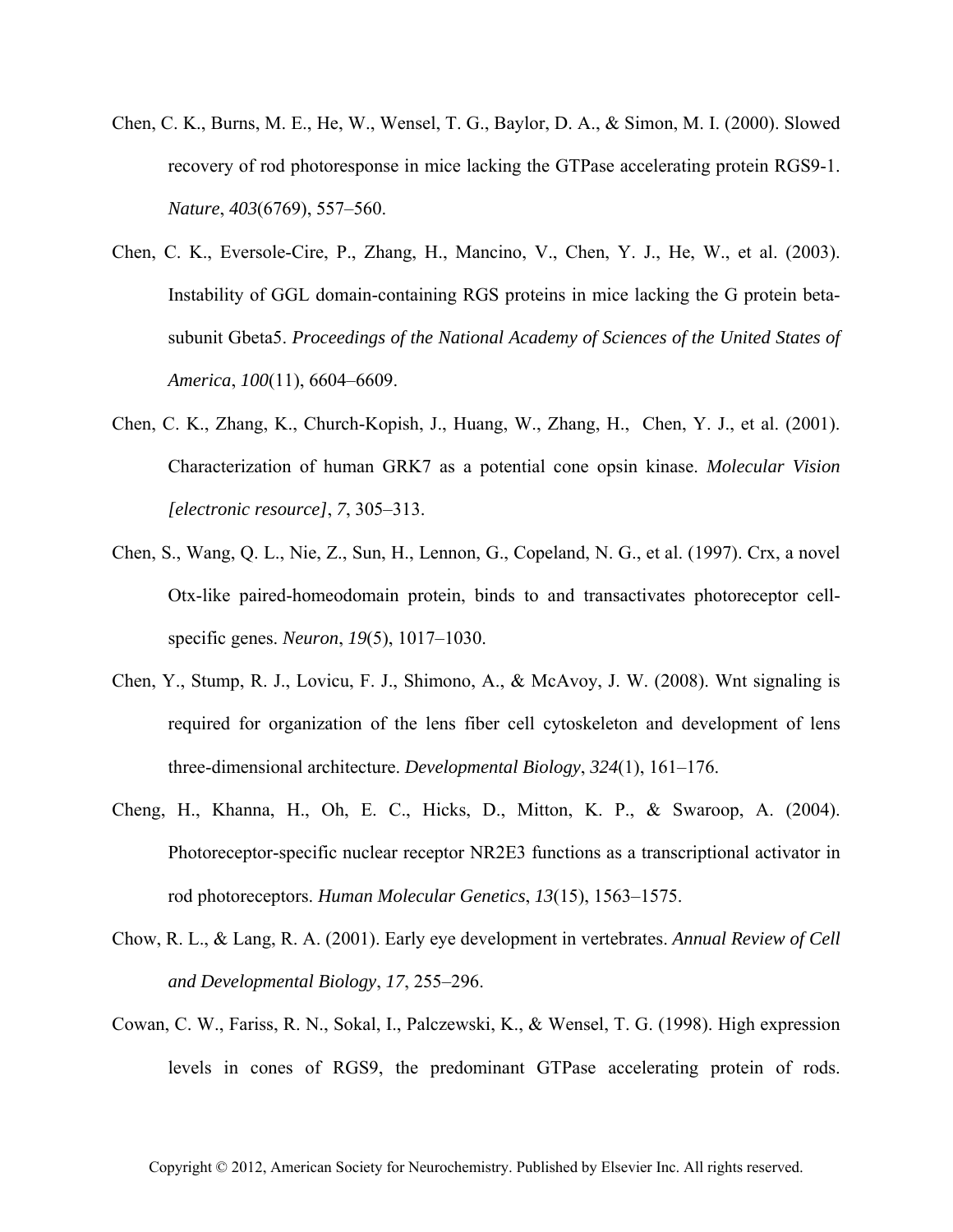*Proceedings of the National Academy of Sciences of the United States of America*, *95*(9), 5351–5356.

- Craft, C. M., & Whitmore, D. H. (1995). The arrestin superfamily: Cone arrestins are a fourth family. *FEBS Letters*, *362*(2), 247–255.
- de Iongh, R. U., Abud, H. E., & Hime, G. R. (2006). WNT/Frizzled signaling in eye development and disease. *Frontiers in Bioscience: A Journal and Virtual Library*, *11*, 2442–2464.
- Deigner, P. S., Law, W. C., Canada, F. J., & Rando, R. R. (1989). Membranes as the energy source in the endergonic transformation of vitamin A to 11-*cis*-retinol. *Science*, *244*(4907), 968–971.
- Dhingra, A., Lyubarsky, A., Jiang, M., Pugh, E. N., Jr., Birnbaumer, L., Sterling, P., et al. (2000). The light response of ON bipolar neurons requires G[alpha]o. *The Journal of Neuroscience: The Official Journal of the Society for Neuroscience*, *20*(24), 9053–9058.
- Dreher, B., & Robinson, S. R. (Eds.), (1991). *Neuroanatomy of the visual pathways and their development* (1 ed. Vol. 3). Boca Raton: CRC Press.
- Dryja, T. P., McGee, T. L., Reichel, E., Hahn, L. B., Cowley, G. S., Yandell, D. W., et al. (1990). A point mutation of the rhodopsin gene in one form of retinitis pigmentosa. *Nature*, *343*(6256), 364–366.
- Folk, J. C., & Stone, E. M. (2010). Ranibizumab therapy for neovascular age-related macular degeneration. *The New England Journal of Medicine*, *363*(17), 1648–1655.
- Freund, C. L., Gregory-Evans, C. Y., Furukawa, T., Papaioannou, M., Looser, J., Ploder, L., et al. (1997). Cone-rod dystrophy due to mutations in a novel photoreceptor-specific homeobox gene (CRX) essential for maintenance of the photoreceptor. *Cell*, *91*(4), 543–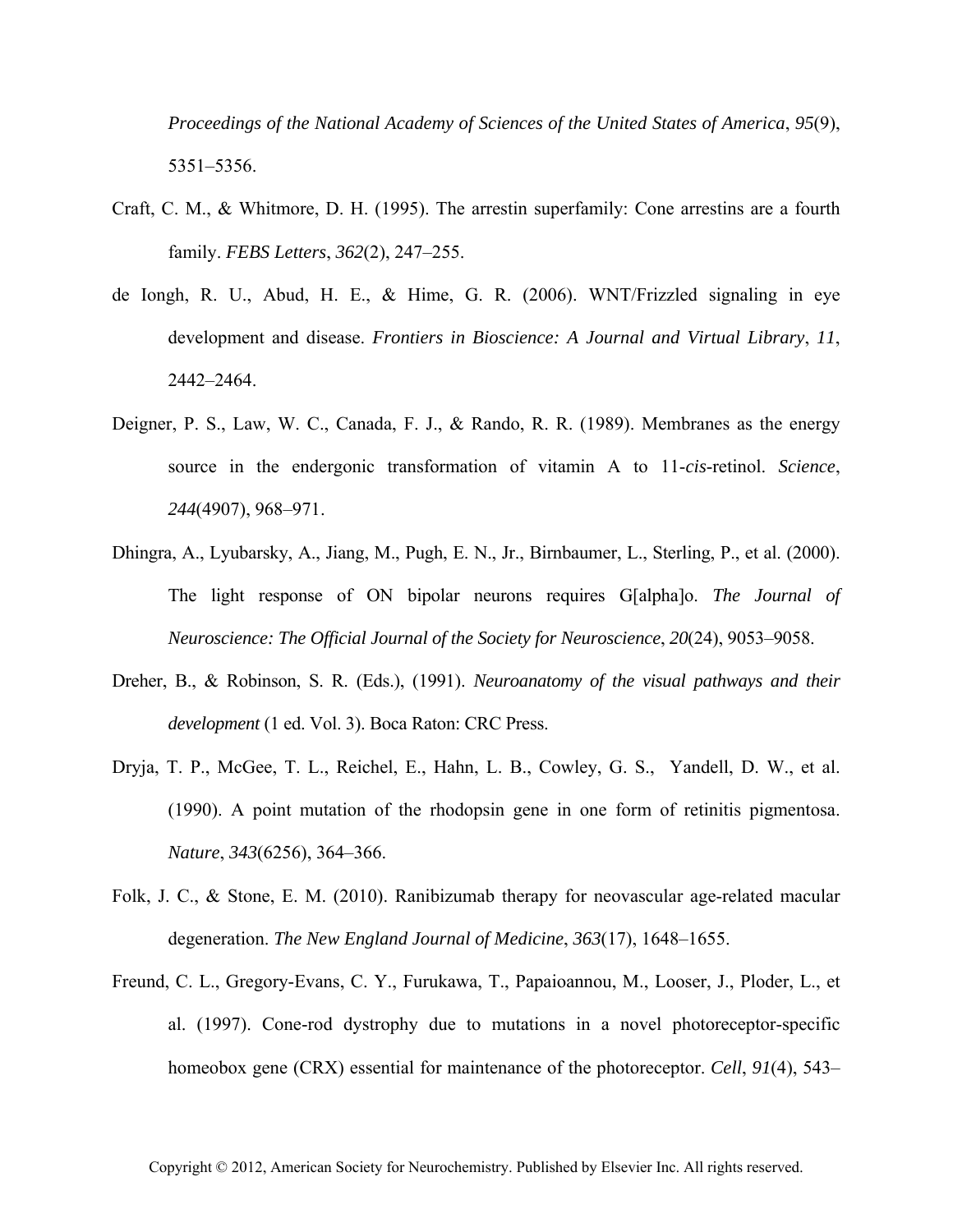553.

Fuhrmann, S. (2008). Wnt signaling in eye organogenesis. *Organogenesis*, *4*(2), 60–67.

- Furukawa, T., Morrow, E. M., & Cepko, C. L. (1997). Crx, a novel otx-like homeobox gene, shows photoreceptor-specific expression and regulates photoreceptor differentiation. *Cell*, *91*(4), 531–541.
- Gan, L., Wang, S. W., Huang, Z., & Klein, W. H. (1999). POU domain factor Brn-3b is essential for retinal ganglion cell differentiation and survival but not for initial cell fate specification. *Developmental Biology*, *210*(2), 469–480.
- Gan, L., Xiang, M., Zhou, L., Wagner, D. S., Klein, W. H., & Nathans, J. (1996). POU domain factor Brn-3b is required for the development of a large set of retinal ganglion cells. *Proceedings of the National Academy of Sciences of the United States of America*, *93*(9), 3920–3925.
- Gehring, W. J. (1996). The master control gene for morphogenesis and evolution of the eye. *Genes to Cells: Devoted to Molecular & Cellular Mechanisms*, *1*(1), 11–15.
- Gehrs, K. M., Anderson, D. H., Johnson, L. V., & Hageman, G. S. (2006). Age-related macular degeneration—emerging pathogenetic and therapeutic concepts. *Annals of Medicine*, *38*(7), 450–471.
- Gehrs, K. M., Jackson, J. R., Brown, E. N., Allikmets, R., & Hageman, G. S. (2010). Complement, age-related macular degeneration and a vision of the future. *Archives of Ophthalmology*, *128*(3), 349–358.
- Gollapalli, D. R., & Rando, R. R. (2003). All-*trans*-retinyl esters are the substrates for isomerization in the vertebrate visual cycle. *Biochemistry*, *42*(19), 5809–5818.

Gorbatyuk, M. S., Knox, T., LaVail, M. M., Gorbatyuk, O. S., Noorwez, S. M., Hauswirth, W.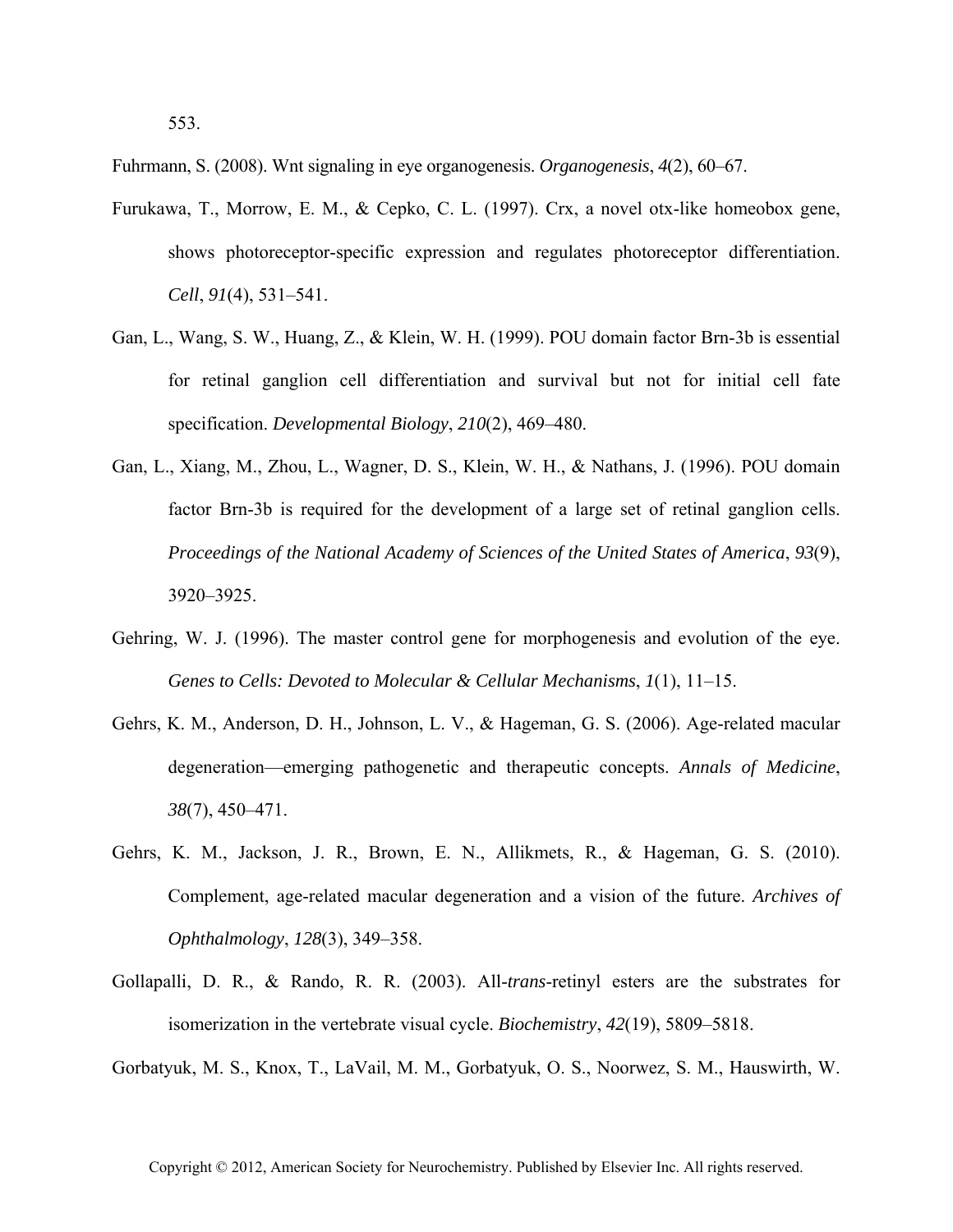W., et al. (2010). Restoration of visual function in P23H rhodopsin transgenic rats by gene delivery of BiP*/*Grp78. *Proceedings of the National Academy of Sciences of the United States of America*, *107*(13), 5961–5966.

- Gorczyca, W. A., Polans, A. S., Surgucheva, I. G., Subbaraya, I., Baehr, W., & Palczewski, K. (1995). Guanylyl cyclase activating protein. A calcium-sensitive regulator of phototransduction. *The Journal of Biological Chemistry*, *270*(37), 22029–22036.
- Gross, A. K., & Wensel, T. G. (2011). Biochemical cascade of phototransduction. In P. A. Kaufman, A. Alm, L. A. Levin, S. F. E. Nilsson, J. VerHoeve & S. M. Wu (Eds.), *Adler's physiology of the eye* (11th ed.). Saunders. (Chapter 18).
- Gross, O. P., & Burns, M. E. (2010). Control of rhodopsin's active lifetime by arrestin-1 expression in mammalian rods. *The Journal of Neuroscience: The Official Journal of the Society for Neuroscience*, *30*(9), 3450–3457.
- Hagins, W. A. P. R. D., & Yoshikami, S. (1970). Dark current and photocurrent in retinal rods. *Biophysical Journal*, *10*, 380–412.
- Haider, N. B., Jacobson, S. G., Cideciyan, A. V., Swiderski, R., Streb, L. M., Searby, C., et al. (2000). Mutation of a nuclear receptor gene, NR2E3, causes enhanced S cone syndrome, a disorder of retinal cell fate. *Nature Genetics*, *24*(2), 127– 131.
- Hamel, C. P., Tsilou, E., Pfeffer, B. A., Hooks, J. J., Detrick, B., & Redmond, T. M. (1993). Molecular cloning and expression of RPE65, a novel retinal pigment epithelium-specific microsomal protein that is post-transcriptionally regulated *in vitro*. *The Journal of Biological Chemistry*, *268*(21), 15751–15757.
- He, W., Cowan, C. W., & Wensel, T. G. (1998). RGS9, a GTPase accelerator for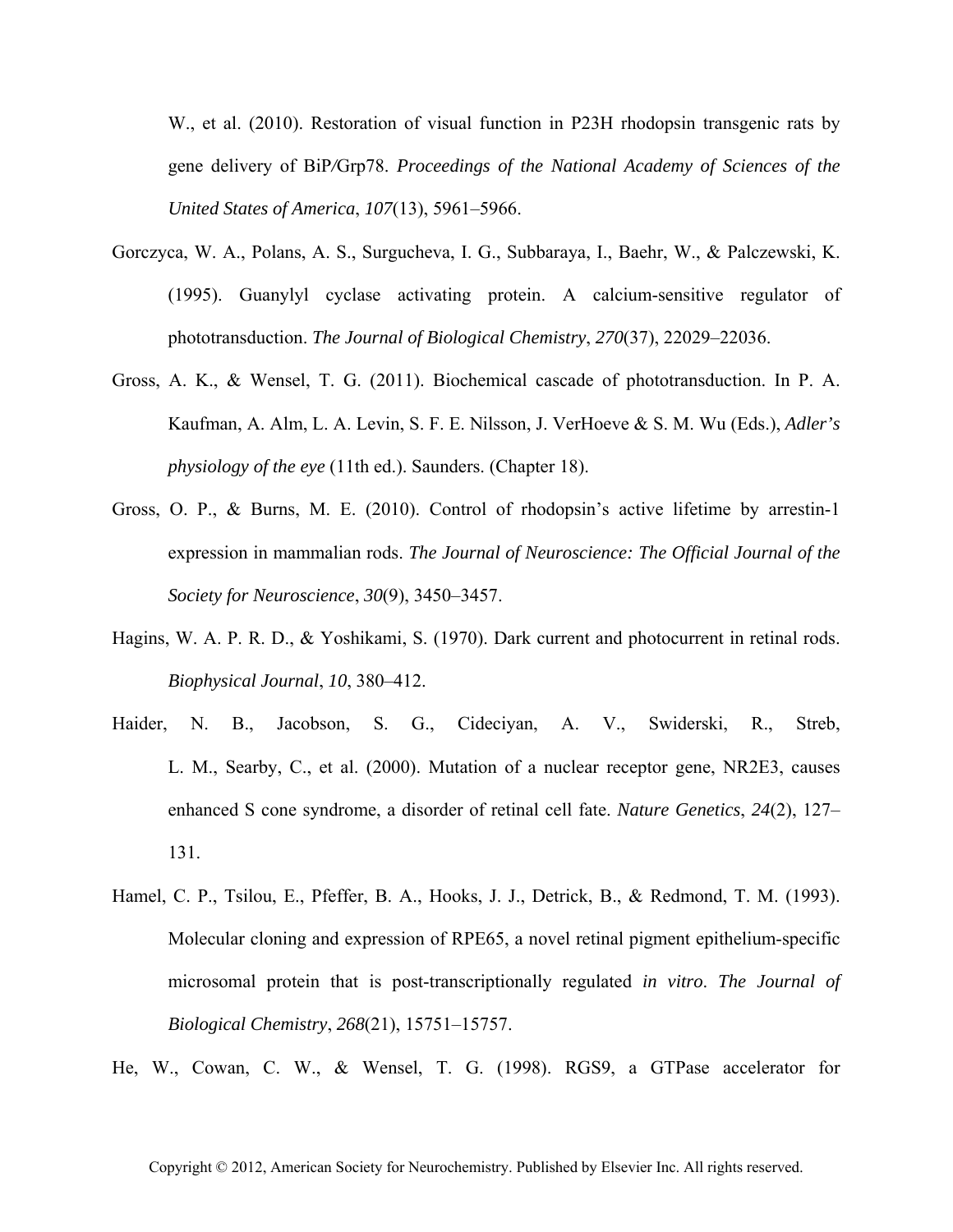phototransduction. *Neuron*, *20*(1), 95–102.

- He, W., Lu, L., Zhang, X., El-Hodiri, H. M., Chen, C. K., Slep, K. C., et al. (2000). Modules in the photoreceptor RGS9-1.Gbeta 5L GTPase-accelerating protein complex control effector coupling, GTPase acceleration, protein folding, and stability. *The Journal of Biological Chemistry*, *275*(47), 37093–37100.
- Heidelberger, R., Thoreson, W. B., & Witkovsky, P. (2005). Synaptic transmission at retinal ribbon synapses. *Progress in Retinal and Eye Research*, *24*(6), 682–720.
- Hu, G., & Wensel, T. G. (2002). R9AP, a membrane anchor for the photoreceptor GTPase accelerating protein, RGS9-1. *Proceedings of the National Academy of Sciences of the United States of America*, *99*(15), 9755–9760.
- Ildefonso, C. J., Kong, L., Leen, A., Chai, S. J., Petrochelli, V., Chintagumpala, M., et al. (2010). Absence of systemic immune response to adenovectors after intraocular administration to children with retinoblastoma. *Molecular Therapy: The Journal of the American Society of Gene Therapy*, *18*(10), 1885–1890.
- Jacobson, S. G., & Cideciyan, A. V. (2010). Treatment possibilities for retinitis pigmentosa. *The New England Journal of Medicine*, *363*(17), 1669–1671.
- Jin, H., White, S. R., Shida, T., Schulz, S., Aguiar, M., Gygi, S. P., et al. (2010). The conserved Bardet-Biedl syndrome proteins assemble a coat that traffics membrane proteins to cilia. *Cell*, *141*(7), 1208–1219.
- Kaupp, U. B., & Seifert, R. (2002). Cyclic nucleotide-gated ion channels. *Physiological Reviews*, *82*(3), 769–824.
- Kim, J. E., Tauber, M. J., & Mathies, R. A. (2001). Wavelength dependent *cis–trans* isomerization in vision. *Biochemistry*, *40*(46), 13774–13778.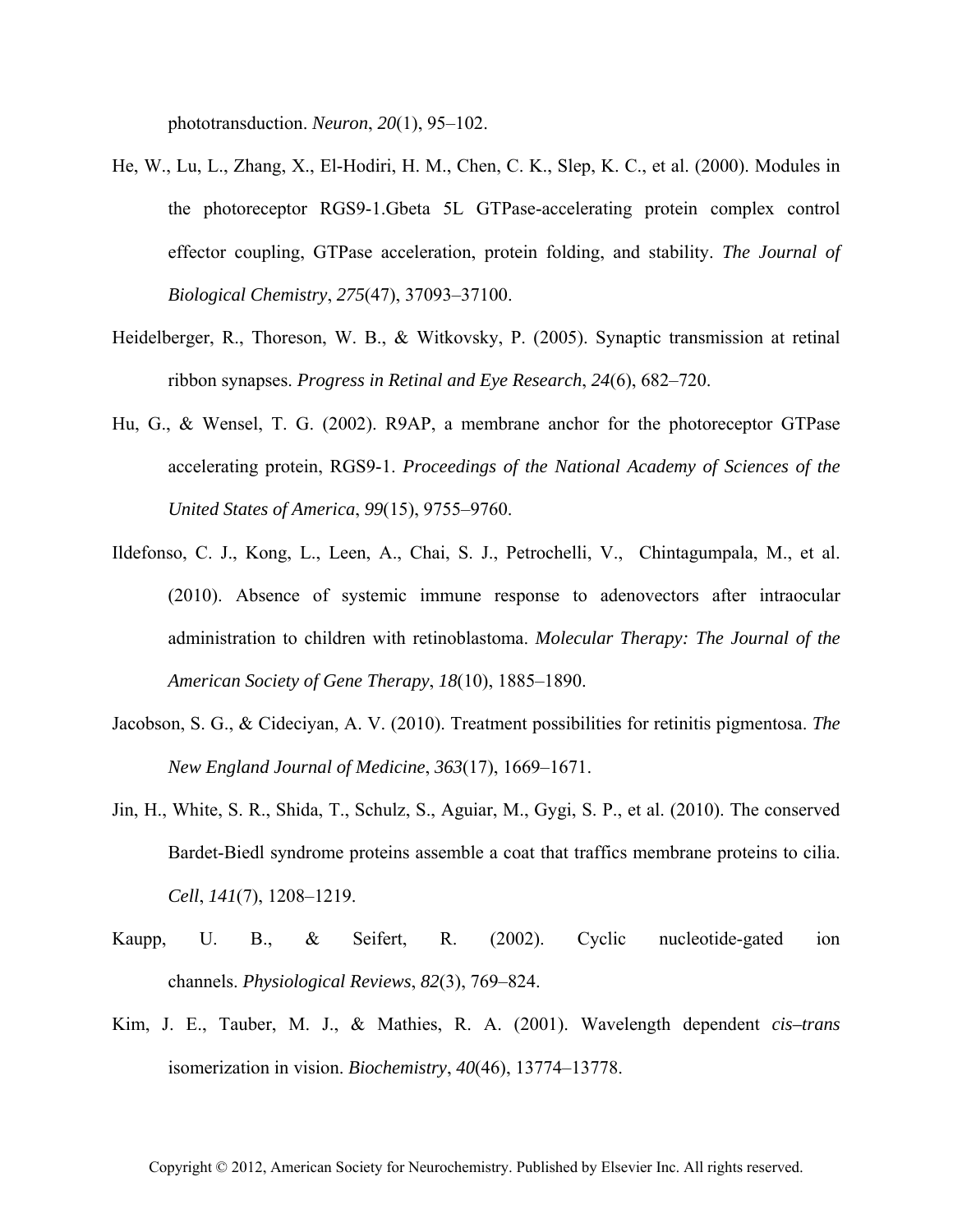- Koch, K. W., Duda, T., & Sharma, R. K. (2002). Photoreceptor specific guanylate cyclases in vertebrate phototransduction. *Molecular and Cellular Biochemistry*, *230*(1–2), 97–106.
- Koike, C., Obara, T., Uriu, Y., Numata, T., Sanuki, R., Miyata, K., et al. (2010). TRPM1 is a component of the retinal ON bipolar cell transduction channel in the mGluR6 cascade. *Proceedings of the National Academy of Sciences of the United States of America*, *107*(1), 332–337.
- Kokame, K., Fukada, Y., Yoshizawa, T., Takao, T., & Shimonishi, Y. (1992). Lipid modification at the N terminus of photoreceptor G-protein alpha-subunit. *Nature*, *359*(6397), 749–752.
- Komaromy, A. M., Alexander, J. J., Rowlan, J. S., Garcia, M. M., Chiodo, V. A., Kaya, A., et al. (2010). Gene therapy rescues cone function in congenital achromatopsia. *Human Molecular Genetics*, *19*(13), 2581–2593.
- Krispel, C. M., Chen, D., Melling, N., Chen, Y. J., Martemyanov, K. A., Quillinan, N., et al. (2006). RGS expression rate-limits recovery of rod photoresponses. *Neuron*, *51*(4), 409– 416.
- Lagali, P. S., Balya, D., Awatramani, G. B., Munch, T. A., Kim, D. S., Busskamp, V., et al. (2008). Light-activated channels targeted to ON bipolar cells restore visual function in retinal degeneration. *Nature Neuroscience*, *11*(6), 667–675.
- Lam, B. L., Feuer, W. J., Abukhalil, F., Porciatti, V., Hauswirth, W. W., & Guy, J. (2010). Leber hereditary optic neuropathy gene therapy clinical trial recruitment: Year 1. *Archives of Ophthalmology*, *128*(9), 1129–1135.
- Lamba, D. A., McUsic, A., Hirata, R. K., Wang, P. R., Russell, D., & Reh, T. A. (2010). Generation, purification and transplantation of photoreceptors derived from human induced pluripotent stem cells. *PLoS One*, *5*(1), e8763.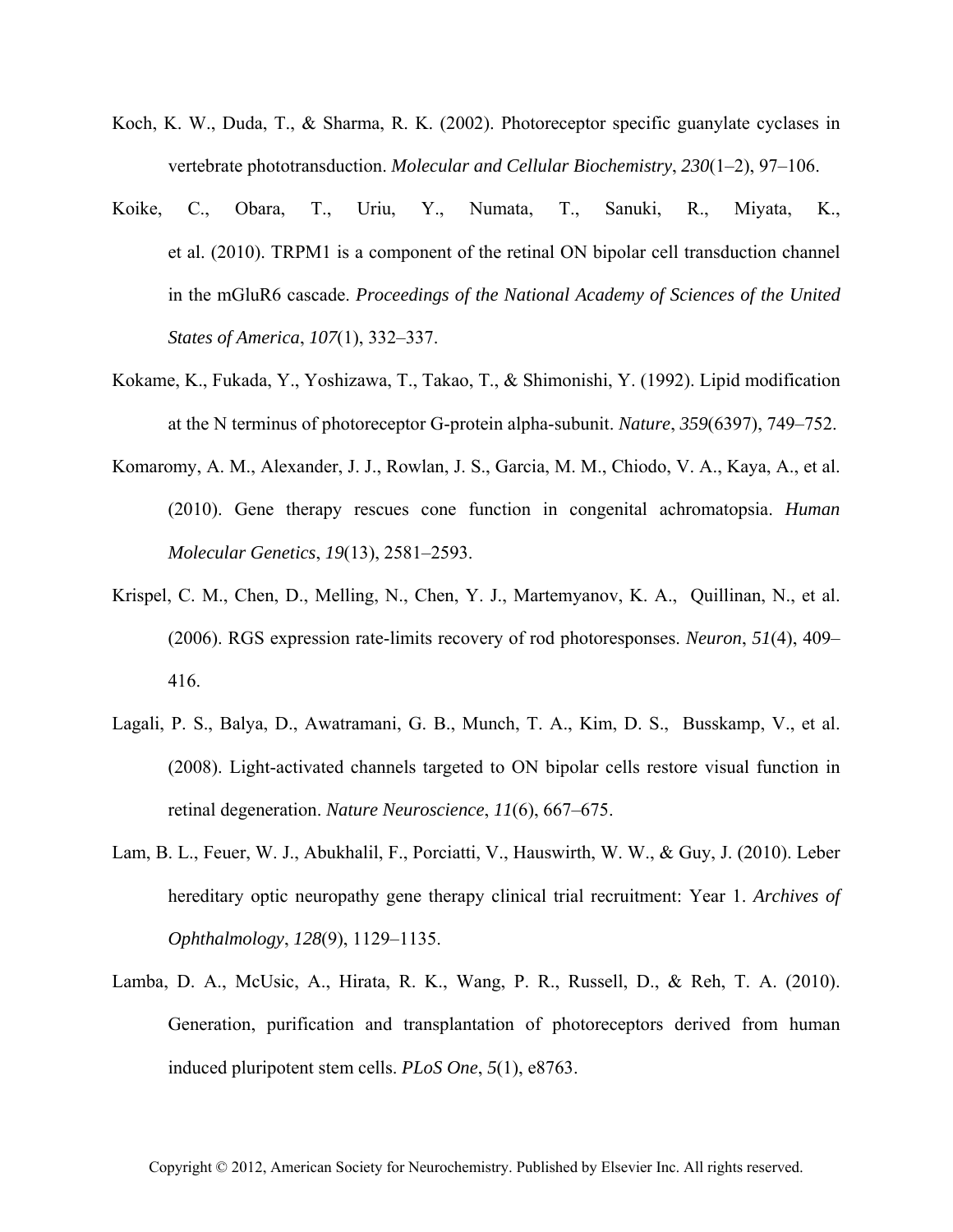- Lambright, D. G., Noel, J. P., Hamm, H. E., & Sigler, P. B. (1994). Structural determinants for activation of the alpha-subunit of a heterotrimeric G protein [see comments]. *Nature*, *369*(6482), 621–628.
- Lambright, D. G., Sondek, J., Bohm, A., Skiba, N. P., Hamm, H. E., & Sigler, P. B. (1996). The 2.0 A crystal structure of a heterotrimeric G protein. *Nature*, *379*(6563), 311–319.
- Lang, R. A. (2004). Pathways regulating lens induction in the mouse. *The International Journal of Developmental Biology*, *48*(8–9), 783–791.
- Liao, J. L., Yu, J., Huang, K., Hu, J., Diemer, T., Ma, Z., et al. (2010). Molecular signature of primary retinal pigment epithelium and stem-cell-derived RPE cells. *Human Molecular Genetics*, *19*(21), 4229–4238.
- Liu, C., & Nathans, J. (2008). An essential role for frizzled 5 in mammalian ocular development. *Development*, *135*(21), 3567–3576.
- Liu, W., Lagutin, O., Swindell, E., Jamrich, M., & Oliver, G. (2010). Neuroretina specification in mouse embryos requires Six3-mediated suppression of Wnt8b in the anterior neural plate. *The Journal of Clinical Investigation*, *120*(10), 3568–3577.
- Livesey, F. J., & Cepko, C. L. (2001). Vertebrate neural cell-fate determination: Lessons from the retina. *Nature Reviews. Neuroscience*, *2*(2), 109–118.
- Maeda, A., Maeda, T., Sun, W., Zhang, H., Baehr, W., & Palczewski, K. (2007). Redundant and unique roles of retinol dehydrogenases in the mouse retina. *Proceedings of the National Academy of Sciences of the United States of America*, *104*(49), 19565–19570.
- Makino, E. R., Handy, J. W., Li, T., & Arshavsky, V. Y. (1999). The GTPase activating factor for transducin in rod photoreceptors is the complex between RGS9 and type 5 G protein beta subunit. *Proceedings of the National Academy of Sciences of the United States of*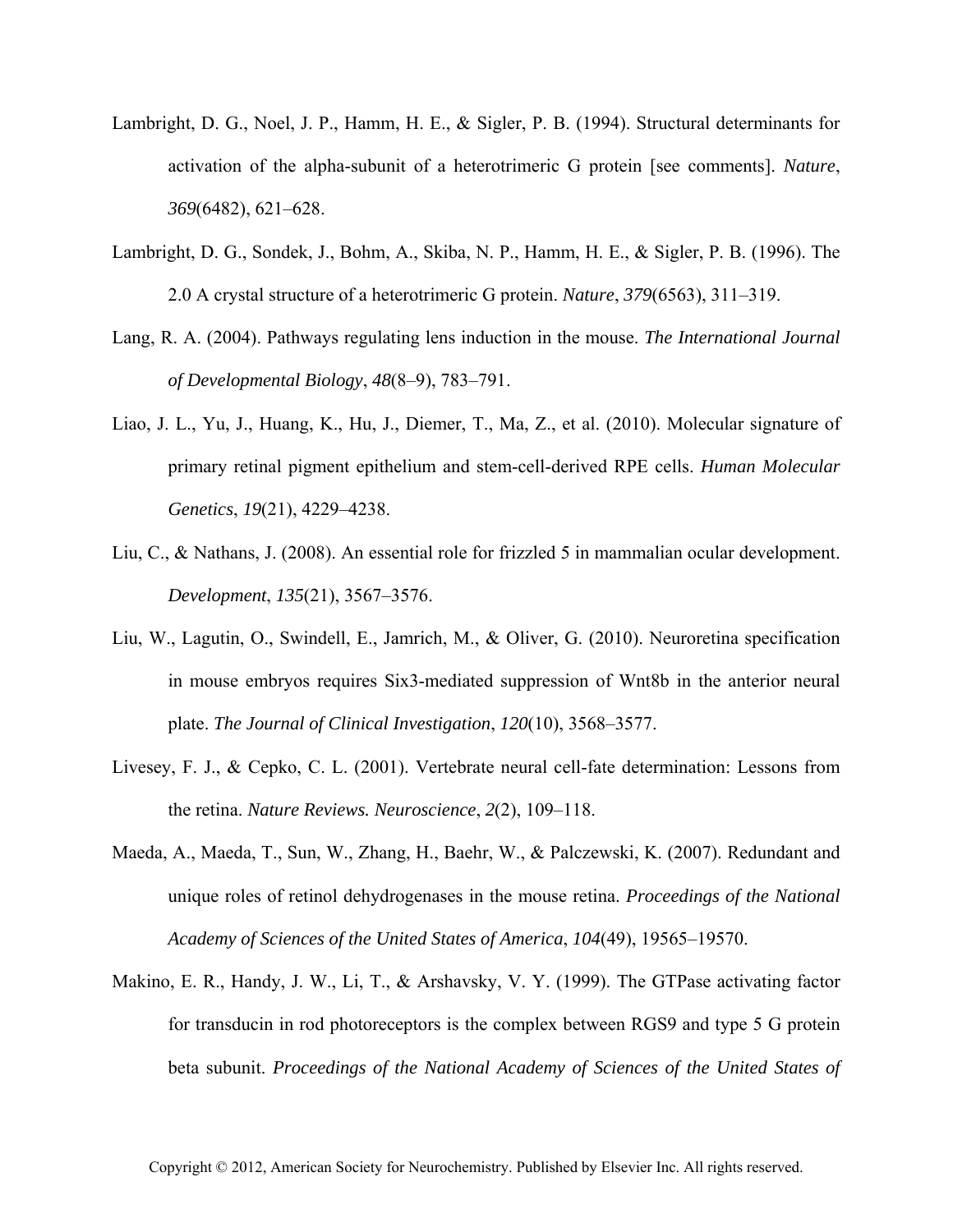*America*, *96*(5), 1947–1952.

- Malinski, J. A., & Wensel, T. G. (1992). Membrane stimulation of cGMP phosphodiesterase activation by transducin: Comparison of phospholipid bilayers to rod outer segment membranes. *Biochemistry*, *31*(39), 9502–9512.
- Masu, M., Iwakabe, H., Tagawa, Y., Miyoshi, T., Yamashita, M., Fukuda, Y., et al. (1995). Specific deficit of the ON response in visual transmission by targeted disruption of the mGluR6 gene. *Cell*, *80*(5), 757–765.
- Mathers, P. H., Grinberg, A., Mahon, K. A., & Jamrich, M. (1997). The Rx homeobox gene is essential for vertebrate eye development. *Nature*, *387*(6633), 603–607.
- Matthews, G., & Fuchs, P. (2010). The diverse roles of ribbon synapses in sensory neurotransmission. *Nature Reviews. Neuroscience*, *11*(12), 812–822.
- McAlear, S. D., Kraft, T. W., & Gross, A. K. (2010). 1 rhodopsin mutations in congenital night blindness. *Advances in Experimental Medicine and Biology*, *664*, 263–272.
- McBee, J. K., Palczewski, K., Baehr, W., & Pepperberg, D. R. (2001). Confronting complexity: The interlink of phototransduction and retinoid metabolism in the vertebrate retina. *Progress in Retinal and Eye Research*, *20*(4), 469–529.
- Melia, T. J., Malinski, J. A., He, F., & Wensel, T. G. (2000). Enhancement of phototransduction protein interactions by lipid surfaces. *Journal of Biological Chemistry*, *275*(05), 3535– 3542.
- Mitchell, A. M., Nicolson, S. C., Warischalk, J. K., & Samulski, R. J. (2010). AAV's anatomy: Roadmap for optimizing vectors for translational success. *Current Gene Therapy*, *10*(5), 319–340.
- Moiseyev, G., Takahashi, Y., Chen, Y., Gentleman, S., Redmond, T. M.,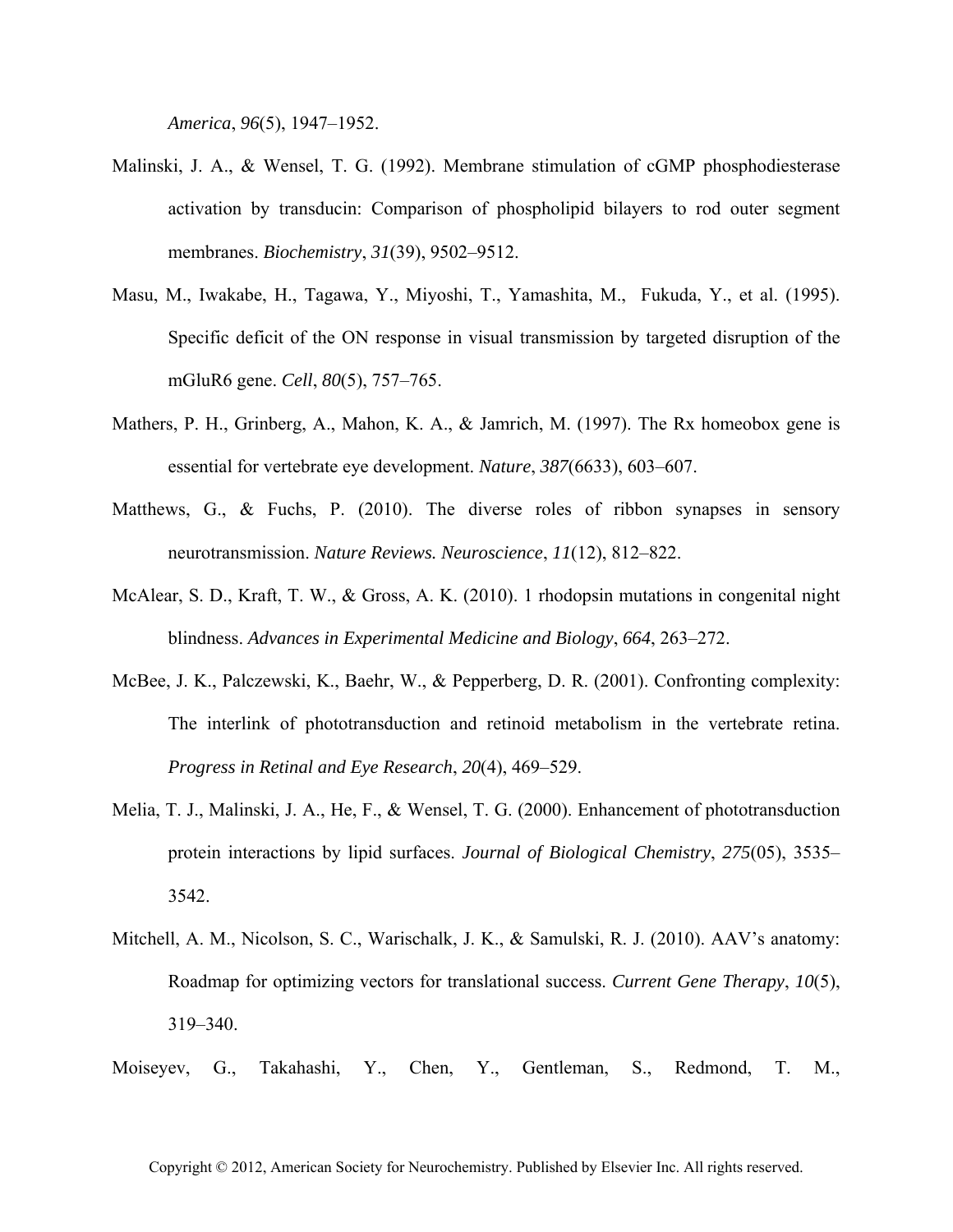Crouch, R. K., et al.  $(2006)$ . RPE65 is an iron(II)-dependent isomerohydrolase in the retinoid visual cycle. *The Journal of Biological Chemistry*, *281*(5), 2835–2840.

- Mojumder, D. K., Qian, Y., & Wensel, T. G. (2009). Two R7 regulator of G-protein signaling proteins shape retinal bipolar cell signaling. *The Journal of Neuroscience: The Official Journal of the Society for Neuroscience*, *29*(24), 7753–7765.
- Molday, R. S., Warren, R., Loewen, C., & Molday, L. (1999). Cyclic GMP-gated channel and peripherin*/*rds-rom-1 complex of rod cells. *Novartis Found Symposium*, *224*, 249–261. (discussion 261–244).
- Morgans, C. W., Bayley, P. R., Oesch, N. W., Ren, G., Akileswaran, L., & Taylor, W. R. (2005). Photoreceptor calcium channels: Insight from night blindness. *Visual Neuroscience*, *22*(5), 561–568.
- Morgans, C. W., Zhang, J., Jeffrey, B. G., Nelson, S. M., Burke, N. S., Duvoisin, R. M., et al. (2009). TRPM1 is required for the depolarizing light response in retinal ON bipolar cells. *Proceedings of the National Academy of Sciences of the United States of America*, *106*(45), 19174–19178.
- Nathans, J. (1987). Molecular biology of visual pigments. *Annual Review of Neuroscience*, *10*, 163–194.
- Neubert, T. A., Johnson, R. S., Hurley, J. B., & Walsh, K. A. (1992). The rod transducin alpha subunit amino terminus is heterogeneously fatty acylated. *The Journal of Biological Chemistry*, *267*(26), 18274–18277.
- Noel, J. P., Hamm, H. E., & Sigler, P. B. (1993). The 2.2 A crystal structure of transducin-alpha complexed with GTP gamma S [see comments]. *Nature*, *366*(6456), 654–663.

Okada, T., Sugihara, M., Bondar, A. N., Elstner, M., Entel, P., & Buss, V. (2004). The retinal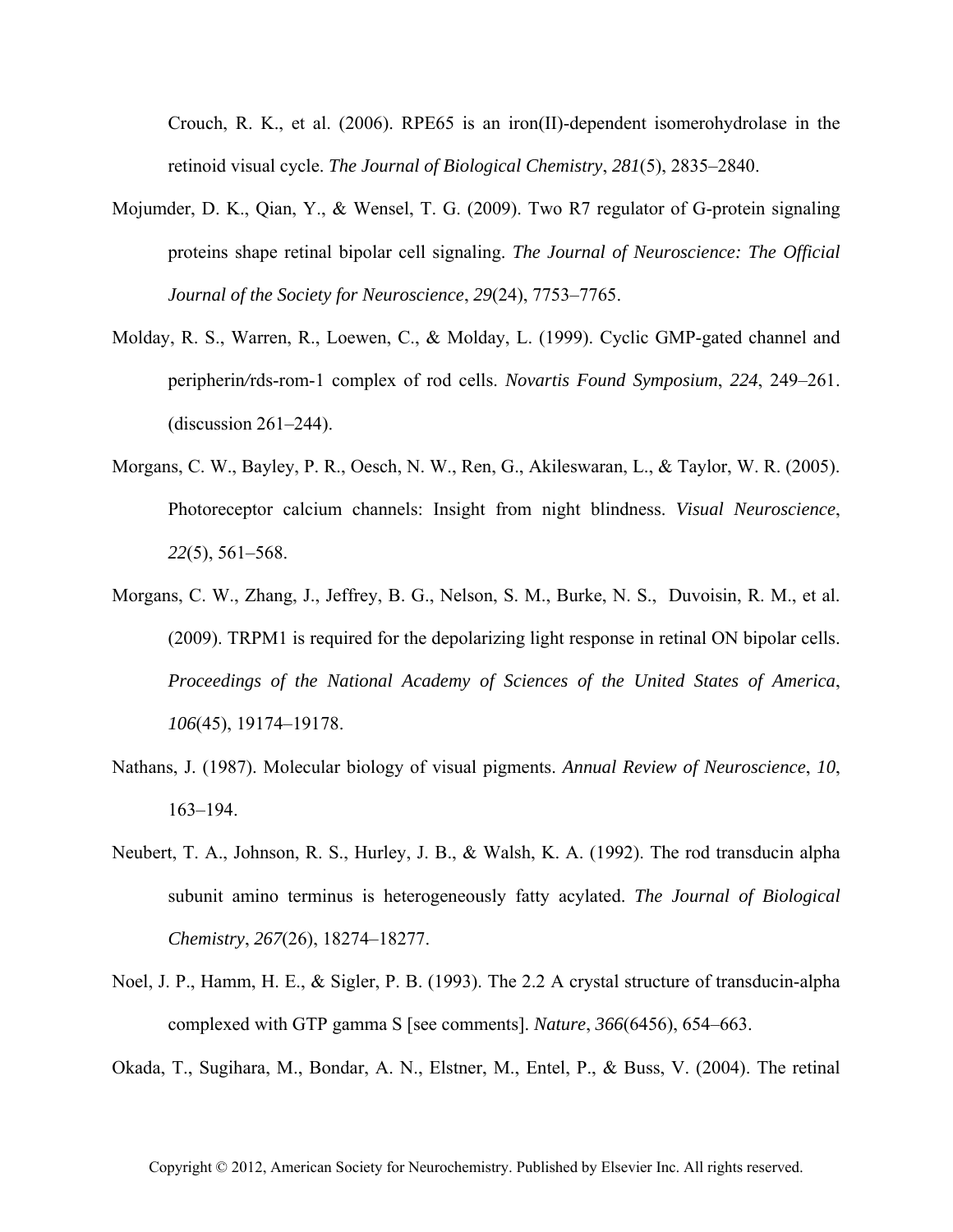conformation and its environment in rhodopsin in light of a new 2.2 A crystal structure. *Journal of Molecular Biology*, *342*(2), 571–583.

- Parameswaran, S., Balasubramanian, S., Babai, N., Qiu, F., Eudy, J. D., Thoreson, W. B., et al. (2010). Induced pluripotent stem cells generate both retinal ganglion cells and photoreceptors: Therapeutic implications in degenerative changes in glaucoma and age-related macular degeneration. *Stem Cells (Dayton, Ohio)*, *28*(4), 695– 703.
- Parker, R. O., & Crouch, R. K. (2010). Retinol dehydrogenases (RDHs) in the visual cycle. *Experimental Eye Research*, *91*(6), 788–792.
- Pettersen, E. F., Goddard, T. D., Huang, C. C., Couch, G. S., Greenblatt, D. M., Meng, E. C., et al. (2004). UCSF Chimera—a visualization system for exploratory research and analysis. *Journal of Computational Chemistry*, *25*(13), 1605–1612.
- Pittack, C., Grunwald, G. B., & Reh, T. A. (1997). Fibroblast growth factors are necessary for neural retina but not pigmented epithelium differentiation in chick embryos. *Development*, *124*(4), 805–816.
- Qin, N., Pittler, S. J., & Baehr, W. (1992). *In vitro* isoprenylation and membrane association of mouse rod photoreceptor cGMP phosphodiesterase alpha and beta subunits expressed in bacteria. *The Journal of Biological Chemistry*, *267*(12), 8458–8463.
- Rahman, Z., Gold, S. J., Potenza, M. N., Cowan, C. W., Ni, Y. G., He, W., et al. (1999). Cloning and characterization of RGS9-2: A striatal-enriched alternatively spliced product of the RGS9 gene. *The Journal of Neuroscience: The Official Journal of the Society for Neuroscience*, *19*(6), 2016–2026.

Rando, R. R. (1991). Membrane phospholipids as an energy source in the operation of the visual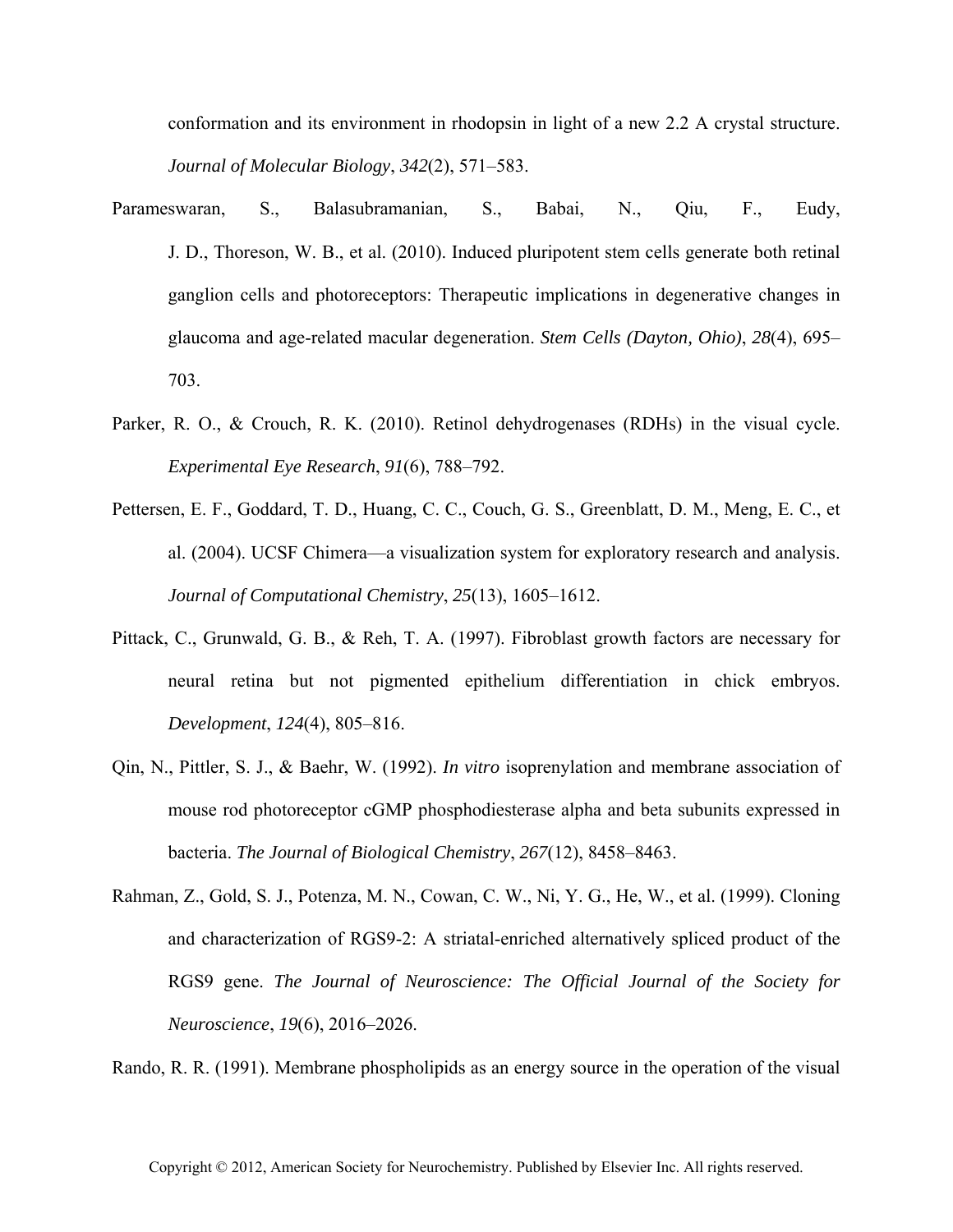cycle. *Biochemistry*, *30*(3), 595–602.

- Saari, J. C., & Crabb, J. W. (2005). Focus on molecules: Cellular retinaldehyde-binding protein (CRALBP). *Experimental Eye Research*, *81*(3), 245–246.
- Scheerer, P., Park, J. H., Hildebrand, P. W., Kim, Y. J., Krauss, N., Choe, H. W., et al. (2008). Crystal structure of opsin in its G-protein–interacting conformation. *Nature*, *455*(7212), 497–502.
- Schnetkamp, P. P. (2004). The SLC24 Na*/*Ca2-K exchanger family: Vision and beyond. *Pflugers Archiv: European Journal of Physiology*, *447*(5), 683–688.
- Shi, G., Yau, K. W., Chen, J., & Kefalov, V. J. (2007). Signaling properties of a short-wave cone visual pigment and its role in phototransduction. *The Journal of Neuroscience: The Official Journal of the Society for Neuroscience*, *27*(38), 10084–10093.
- Shichi, H. (2006). Molecular biology of vision. In G. J. Siegel, R. W. Albers, S. T. Brady & D. L. Price (Eds.), *Basic Neurochemistry: Molecular, Cellular and Medical Aspects* (7th ed.). San Diego: Elsevier. (Fig. 49-1, p. 808).
- Simonelli, F., Maguire, A. M., Testa, F., Pierce, E. A., Mingozzi, F., Bennicelli, J. L., et al. (2010). Gene therapy for Leber's congenital amaurosis is safe and effective through 1.5 years after vector administration. *Molecular Therapy: The Journal of the American Society of Gene Therapy*, *18*(3), 643–650.

Stone, E. M. (2007). Macular degeneration. *Annual Review of Medicine*, *58*, 477–490.

Strick, D. J., & Vollrath, D. (2010). Focus on molecules: MERTK. *Experimental Eye Research*, *91*(6), 786–787.

Stryer, L. (1986). Cyclic GMP cascade of vision. *Annual Review of Neuroscience*, *9*, 87–119.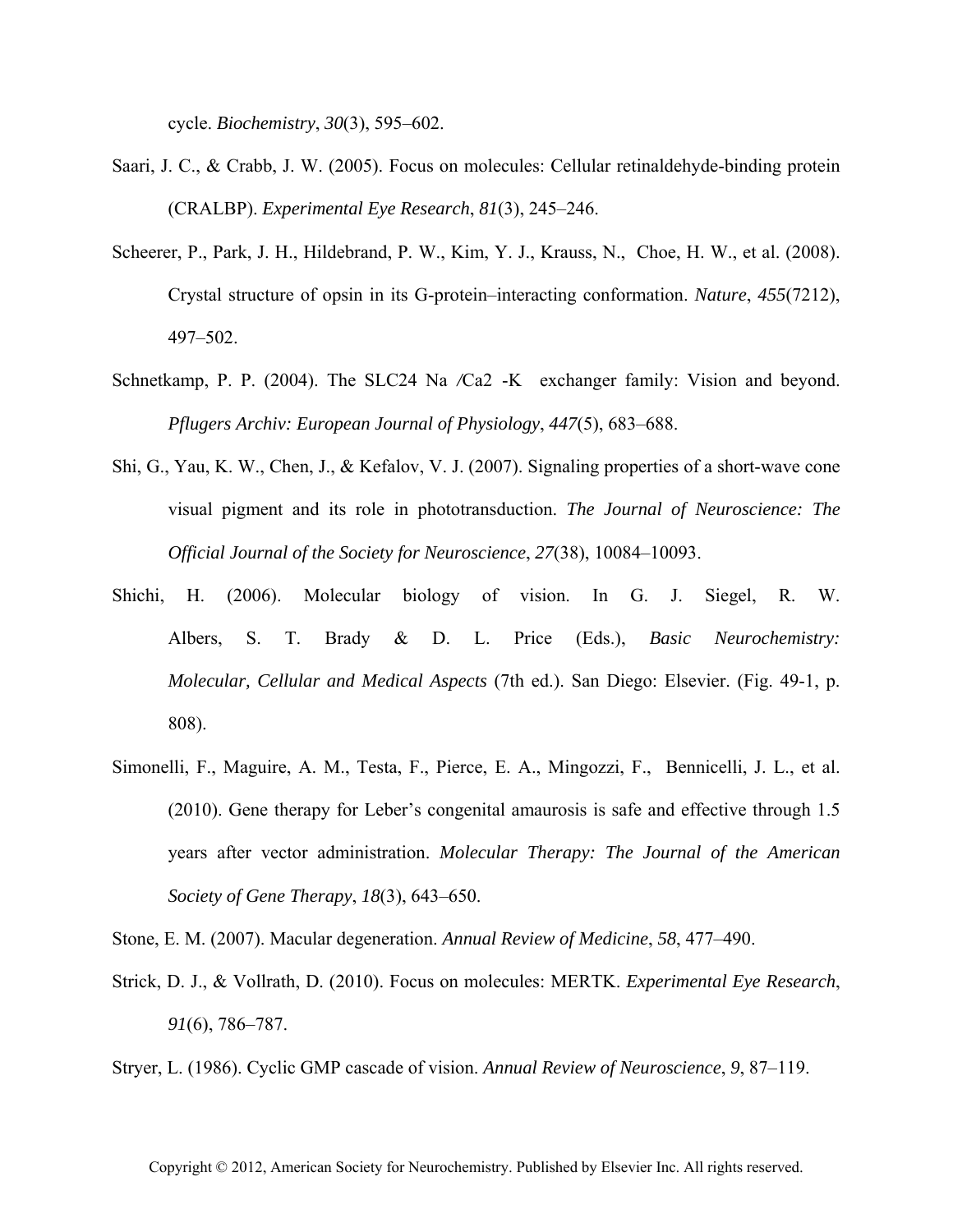- Tachibanaki, S., Shimauchi-Matsukawa, Y., Arinobu, D., & Kawamura, S. (2007). Molecular mechanisms characterizing cone photoresponses. *Photochemistry and Photobiology*, *83*(1), 19–26.
- Tam, L. C., Kiang, A. S., Campbell, M., Keaney, J., Farrar, G. J., Humphries, M. M., et al. (2010). Prevention of autosomal dominant retinitis pigmentosa by systemic drug therapy targeting heat shock protein 90 (Hsp90). *Human Molecular Genetics*, *19*(22), 4421–4436.
- Trimarchi, J. M., Harpavat, S., Billings, N. A., & Cepko, C. L. (2008). Thyroid hormone components are expressed in three sequential waves during development of the chick retina. BMC. *Developmental Biology [electronic resource]*, *8*, 101.
- Turner, D. L., & Cepko, C. L. (1987). A common progenitor for neurons and glia persists in rat retina late in development. *Nature*, *328*(6126), 131–136.
- Veland, I. R., Awan, A., Pedersen, L. B., Yoder, B. K., & Christensen, S. T. (2009). Primary cilia and signaling pathways in mammalian development, health and disease. *Nephron. Physiology [electronic resource]*, *111*(3), 39–53.
- Vollrath, D., Nathans, J., & Davis, R. W. (1988). Tandem array of human visual pigment genes at Xq28. *Science*, *240*(4859), 1669–1672.
- Wada, Y., Sugiyama, J., Okano, T., & Fukada, Y. (2006). GRK1 and GRK7: Unique cellular distribution and widely different activities of opsin phosphorylation in the zebrafish rods and cones. *Journal of Neurochemistry*, *98*(3), 824.
- Wang, J. S., & Kefalov, V. J. (2010). The cone-specific visual cycle. *Progress in Retinal and Eye Research*, *30*(2), 115–128.
- Weiss, E. R., Raman, D., Shirakawa, S., Ducceschi, M. H., Bertram, P. T., Wong, F., et al. (1998). The cloning of GRK7, a candidate cone opsin kinase, from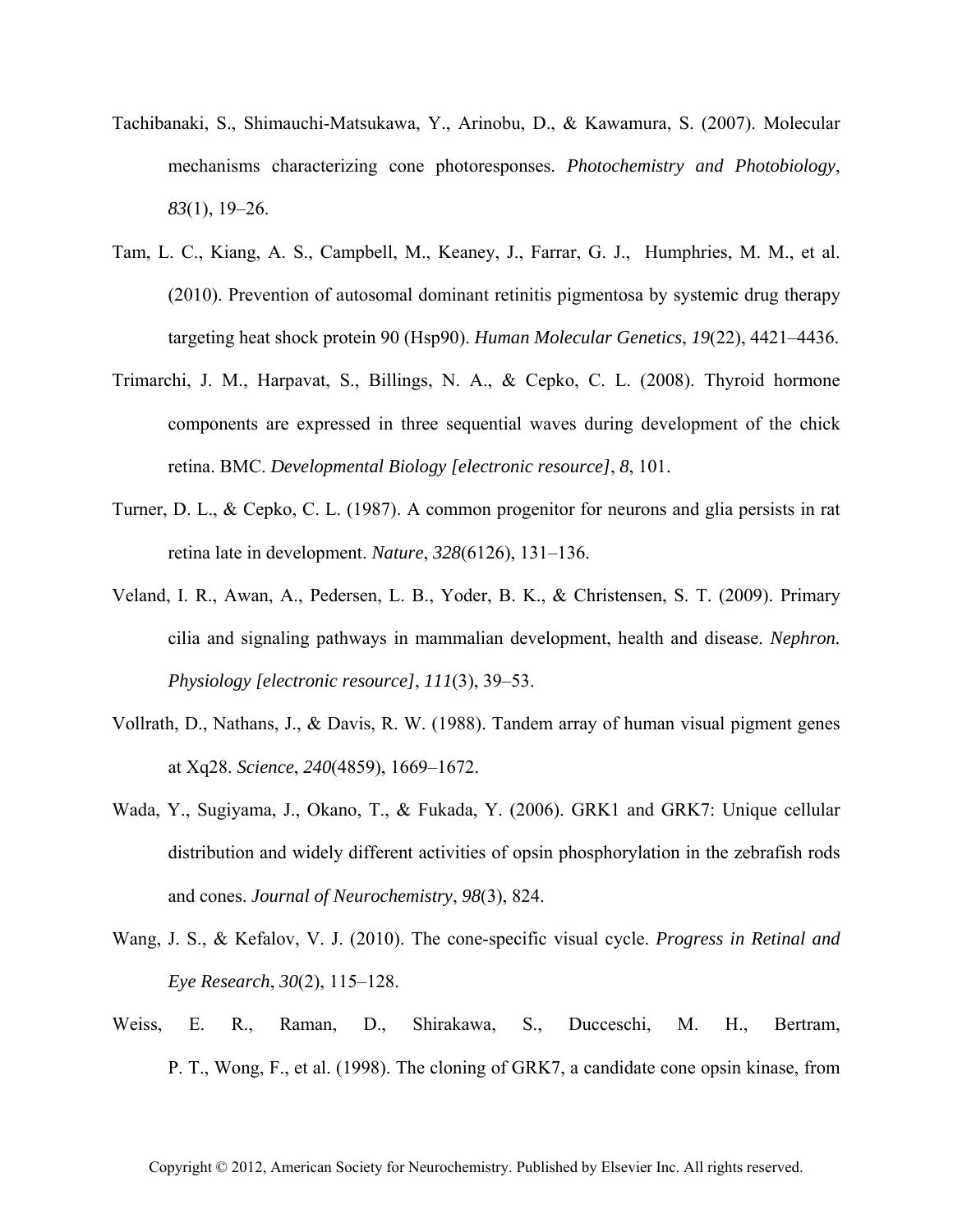cone- and rod-dominant mammalian retinas. *Molecular Vision [electronic resource]*, *4*, 27.

- Wensel, T. G. (1993). The light-regulated cGMP phosphodiesterase of vertebrate photoreceptors: Structure and mechanism of activation by  $G<sub>ta</sub>$ . In B. F. Dickey & L. Birnbaumer (Eds.), *GTPases in biology II* (pp. 213–223). Berlin: Springer.
- Wright, A. F., Chakarova, C. F., Abd El-Aziz, M. M., & Bhattacharya, S. S. (2010). Photoreceptor degeneration: Genetic and mechanistic dissection of a complex trait. *Nature Reviews. Genetics*, *11*(4), 273–284.
- Yang, X. L. (2004). Characterization of receptors for glutamate and GABA in retinal neurons. *Progress in Neurobiology*, *73*(2), 127–150.
- Yang, Z., & Wensel, T. G. (1992a). Inorganic pyrophosphatase from bovine retinal rod outer segments. *Journal of Biological Chemistry*, *267*(34), 24634–24640.
- Yang, Z., & Wensel, T. G. (1992b). N-myristoylation of the rod outer segment G protein, transducin, in cultured retinas. *The Journal of Biological Chemistry*, *267*(32), 23197– 23201.
- Yau, K. W., & Nakatani, K. (1984). Cation selectivity of light-sensitive conductance in retinal rods. *Nature*, *309*(5966), 352–354.
- Yun, S., Saijoh, Y., Hirokawa, K. E., Kopinke, D., Murtaugh, L. C., Monuki, E. S., et al. (2009). Lhx2 links the intrinsic and extrinsic factors that control optic cup formation. *Development*, *136*(23), 3895–3906.
- Zhang, K., Howes, K. A., He, W., Bronson, J. D., Pettenati, M. J., Chen, C., et al. (1999). Structure, alternative splicing, and expression of the human RGS9 gene. *Gene*, *240*(1), 23–34.